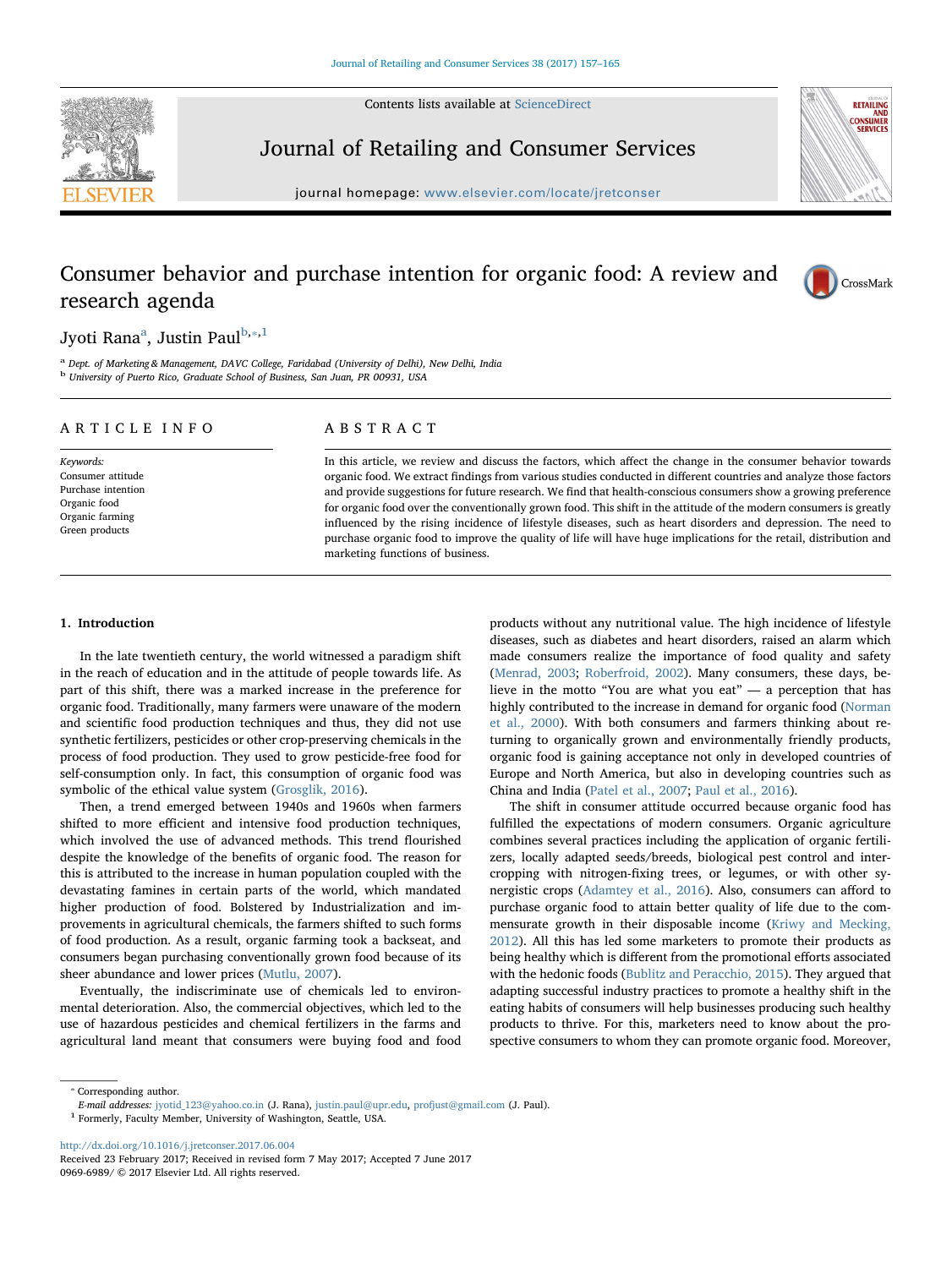they want to know what factors will influence the purchase decisions of such consumers. But the above literature does not throw light on the consumer segments willing to purchase the organic food.

To identify and target the consumers of organic food, we need to understand their outlook and the factors, which affect their outlook. This will help to understand the most important considerations, which shape the behavior of organic food consumers. Moreover, it will provide a detailed analytical framework for the reasons, which cause change in attitude of consumers towards organic food. In this context, the objectives of the study can be specified as follows i) Assess the reasons which underlie the shift in the attitude of consumers towards organic food ii) Cluster the important factors that affect consumer attitude and behavior towards organic food. iii). Identify the factors, which are not given much importance in making positive the attitude of the consumer towards organic food. Identify the research gaps in literature and key issues to be researched in the future for making organic food more popular.

In order to address these objectives, this article is structured in sections given as follows: [Section 2](#page-1-0) deals with the objectives of the study. Methodology is outlined in [Section 3.](#page-1-1) Overview and trends are given in [Section 4](#page-2-0). The findings are discussed in [Section 5.](#page-3-0) A new framework is developed in [Section 6](#page-4-0) which could serve as a benchmark for organizations dealing with the organic food. [Section 7](#page-5-0) provides directions for future research. [Section 8](#page-6-2) carries the concluding observations.

## <span id="page-1-0"></span>2. Method

To address the objectives, we reviewed extant research to understand the primary factors behind the shift in the consumer attitude towards organic food. We adopted various steps in selecting the related literature for this review. First, we used the methods adopted in prior review articles [\(Canabal and White, 2008;](#page-6-3) [Terjesen et al., 2016](#page-7-8)) and conducted a broad search for organic food and interdisciplinary literature published in the last 30 years (i.e., 1985–2015), which included online databases as well as reference lists of the articles. We used keywords such as organic food, consumers' attitude towards organic food, purchase intention for organic food, demand for organic food, etc. Further, we downloaded more than 400 articles published since 1985 from databases such as Google Scholar, EBSCO and Social Science Research Network. After careful consideration and selection, we shortlisted core articles to be included in this review based on the criteria used in prior reviews and the discussion among the co-authors.

The final sample consists of 146 research articles, which identify organic food consumers and their attitudes, beliefs, purchase intention and behavior as published in journals which are either listed in the Social Science Citation Index, or in SCOPUS. As government reports are non-commercial and have greater authenticity, we also covered some government papers from websites such as United States Department of Agriculture. We chose the last three decades (1985–2015) as the time for the review to encompass all the important factors and variables that influence consumer behavior and purchase intention for organic food. We did not include research on associated areas such as soil fertility, chemical fertilizers, etc. so as to focus only on organic food. We reviewed and interpreted those research articles, which contributed to our understanding of organic food, consumers' attitude towards it and farmers' satisfaction level in producing organic food. For understanding the importance of factors identified in the context of various countries, we have highlighted some prior studies that have identified such factors contributing to the shift in consumers' attitude.

#### <span id="page-1-1"></span>3. Literature and theory

This section provides an overview and general trends related to organic food, which will help us to understand the nature of organic food and its standing in the minds of consumers.

#### 3.1. An overview

## 3.1.1. Organic food

Organic food encompasses natural food items which are free from artificial chemicals such as fertilizers, herbicides, pesticides, antibiotics, and genetically modified organisms. Additionally, organic food is not subjected to irradiation ([Marwa and Scott, 2013](#page-7-9)). Thus, Organic food is considered healthy because synthetic chemicals are not used in its production [\(Suprapto and Wijaya, 2012](#page-7-10)). Literature shows that many terms are used to refer to organic food, such as "natural," "local," "fresh," and "pure" [\(Chan, 2001\)](#page-6-4). Organic farming has always been a healthy option to produce followed by at least some farmers all over the world ([Canavari and Olson, 2007\)](#page-6-5).

#### 3.1.2. Consumer attitude and behavior

Attitude is the most important predictor of intention to buy organic food and the relation between attitude and intention has been found to be positive and significant [\(Kozup et al., 2003](#page-7-11)). Besides attitude, subjective and personal norms also influence the consumption of organic food ([Aertsens et al., 2009a, 2009b\)](#page-6-6). In the following text, some of the critical factors, which contribute to the formation of attitude and behavior of consumers have been described.

The presence of packaged food labels which carry nutritional information and health claims strongly influences the attitude and purchase intentions. Consumers have a more favorable attitude toward products with detailed label descriptions and nutrition information ([Kozup et al., 2003\)](#page-7-11). Such efforts make today's consumers more aware and concerned about their healthy lifestyle. They wish to engage in healthy behavior and eat nourishing food ([Gould, 1988; Baker et al.,](#page-6-7) [2004\)](#page-6-7).

Ethical issues form another important factor as it is believed that people guide their behavior on account of concern for environment and animal welfare. The greater the concern about such issues, the higher is the probability that people will consume healthy food [\(Honkanen et al.,](#page-7-12) [2006\)](#page-7-12). Most people have the impression that organic food is an ethical product ([Crane, 2001](#page-6-8)). Despite [Alwitt and Pitts \(1996\)](#page-6-9) indicating that positive attitude towards environment does not have any bearing on the purchase intention of buyers, many consumers not only believe in fair trade practices but also they wish to buy products that have been made by producers in an ethical manner. Such ethical considerations also affect suppliers as these factors determine both their market size and market segment ([Moore, 2004](#page-7-13)).

[Auger et al. \(2003\)](#page-6-10) focused on ethical consumerism that encompasses the importance of social components of a company's products. Consumers were interested to consume only those products, which were safe for the society. Doran [\(2009\)](#page-6-11) emphasized that fair trade knowledge, perceived quantity and quality of fair trade information and overall concern influences buying behavior directly as well as indirectly. The important determinants of ethical consumption hinge on social standing, adoption of fair trade, environmental concern and a religiously cohesive outlook [\(Doran and Natale, 2011\)](#page-6-12).

As a consequence of the above factors, consumers' interest in healthy food has increased manifold. Across product categories, there is still variation in the importance of motives and barriers relating to consumer behavior towards organic food [\(Padel and Foster, 2005](#page-7-14)).

## 3.1.3. Supply and demand

In the field of organic food, there have been imbalances in the supply and demand situation ([Oger et al., 2001\)](#page-7-15). These imbalances have to be dealt with in a suitable manner to ensure a stable ground for the marketing organic food in the future. We know that as the supply of organic food decreases, so does the demand ([Gil et al., 2000](#page-6-13)). On the supply side, farmers are hesitant in adopting organic farming because of various reasons such as complicated and expensive certification process, poor financial viability, limited market size and lack of direct sales channels (Groff [et al., 1993;](#page-7-16) [Harris et al., 2000;](#page-7-17) [Valerian et al., 2011](#page-8-0)).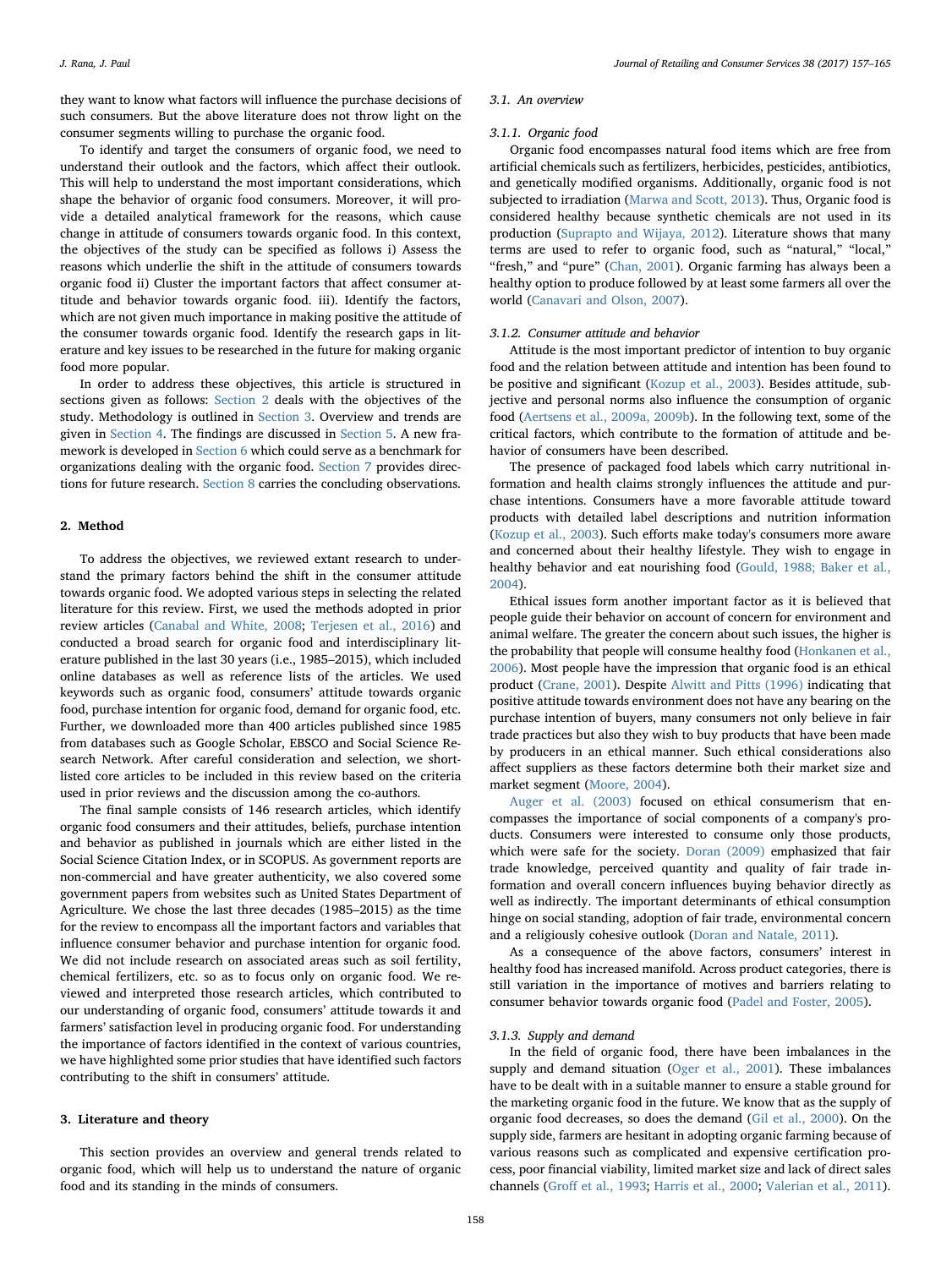On the demand side, there is a need to review the present literature to unearth the issues such as hurdles in the expansion of market, effective promotional strategies, and consumer attitude towards organic food.

#### 3.2. Theoretical models and frameworks

There are diverse theoretical models and frameworks, which help everyone to better understand the purchase process for organic food. Well- established theories such as Theory of Planned behavior and Theory of Reasoned action have been used by researchers to predict and examine the demand for green products and organic food [\(Paul et al.,](#page-7-6) [2016;](#page-7-6) [Smith and Paladino, 2009;](#page-7-18) [Tarkiainen and Sundqvist, 2005](#page-7-19)). Zapeda and Deal (2009) applied Value-Belief-Norm (VBN) theory and Attitude- Behavior-Context (ABC) to understand why consumers buy organic and/or local food. They presented a new theoretical framework called Alphabet theory based on the demographics associated with the interview data to explain the purchase behavior for organic and local food. Similarly, [Zanoli and Naspetti \(2002\)](#page-8-1) used the means-end chain model to link attributes of products to the needs of consumers.

On the other hand, developed a five- stage model to understand the decision making in the buying process. The five stages include identification of need, search for related information, evaluation of various available alternatives, selection of the best alternative and post purchase behavior. [Paul and Rana \(2012\)](#page-7-20) developed a theoretical framework that shows the relative importance of factors such as health benefit, ecological awareness, availability and freshness as determinants of the purchase intention for organic food. [Sierra et al. \(2015a,](#page-7-21) [2015b\)](#page-7-21) offered a sequential choice process model of nutrition information usage, organic food brand tribalism, self-esteem, and feelings about shopping smart for healthy food. This model was then applied to study the intention to purchase soft drinks made with artificial sugar and the intention to purchase meat in which the cattle were raised on a corn diet (instead of grass diet) and explain meaningful variance in consumers' intention to purchase unhealthy food over organic food.

## <span id="page-2-0"></span>4. Findings and discussion

The prior researchers have discussed several factors, which affect the demand for organic food over a period of time. The need for selfesteem is one of the factors, which affect the change in attitude towards organic food [\(Haugtvedt et al., 1996](#page-7-22)). Some studies highlighted the food quality, safety and freshness as the drivers of demand ([Loureiro](#page-7-23) [et al., 2001; Botonaki et al., 2006; Kihlberg and Risvik, 2007](#page-7-23)). These studies also cited concern for environment as another driver of demand. This is because organic food is considered eco-friendly on account of being produced without the aid of pesticides and other crop-preserving chemicals. Even so, consumers tend to consider the health and safety spectrum of organic food as polluted due to the presence of even chemical residues, hormones and natural toxins [\(Honkanen et al., 2006](#page-7-12)). Nevertheless, the perceived higher nutritional value of organic food is an important demand driver ([Kihlberg and Risvik, 2007; de Magistris](#page-7-24) [and Garcia, 2008](#page-7-24)). Some studies have underscored health awareness as a factor, which contributes to the purchase decisions of organic food. In other words, the increased health consciousness enables consumers to distinguish between the nutritional values of conventional and organic food, and consequently lead them to buy organic food [\(Harper and](#page-7-25) [Makatouni, 2002;](#page-7-25) O'[Donovan and McCarthy, 2002\)](#page-6-14). Even in developing countries, the consumers have shown increasing interest in organic food to safeguard and improve their health [\(Latacz-Lohmann and Foster,](#page-7-26) [1997\)](#page-7-26).

In the context of brand tribalism, the rivalry between those who espouse organic food and processed food has been explored empirically in the extant literature [\(Sierra et al., 2015a, 2015b\)](#page-7-21). Regardless of the food marketing objectives of different brands, practitioners and policy makers would benefit from a better understanding of the purchase determinants of consumers' unhealthy food and beverage choices

([Sierra et al., 2015a, 2015b\)](#page-7-21). In the organic food market, brand equity has a strong influence on the perceived quality and consumer buying behavior. Some studies have placed emphasis on certain demand and supply deterrents, which have negative influence on consumer attitude towards organic food. These factors include expenditure incurred to reduce the agricultural chemical use, high price, low availability, and difficulty in producing organic manure. Insights provided by [Bruschi](#page-6-15) [et al. \(2015\)](#page-6-15) accentuate the attitudes and perceptions of urban Russian consumers towards organic food, as well as factors that facilitate or prevent them from purchasing those products. Based on investigations undertaken using a mixed-method approach, they found that consumption of organic food is mainly motivated by personal well-being and proportionally less by social or environmental concerns.

Over the years, some key factors have influenced consumer demand and sales of organic food in a positive manner. Yet, the market size of organic food remains relatively small [\(Gil et al., 2000;](#page-6-13) [Stefanic et al.,](#page-7-27) 2001; O'[Donovan and McCarthy, 2002](#page-7-27)). Thus, it becomes imperative to acquire knowledge about the most and least impactful determinants of the consumer attitude towards organic food. This will allow in creating awareness about the most impactful factors to flourish a positive attitude towards organic food through marketing and promotion. At the same time, the negative connotations of certain inhibitory factors have to be downplayed carefully. The following content focuses on the shift in the attitude of consumers of organic food and the underlying factors for the same.

# 4.1. Factors influencing attitude of organic food consumers

In recent times, media has provided extensive coverage of healthrelated topics which has made consumers increasingly health conscious and desirous of a better quality of life. Also, the soaring environmental costs have given rise to "green" consumers [\(Peattie and Ratnayaka,](#page-7-28) [1992\)](#page-7-28). In a geographical context, the consumers of Central and Eastern European countries are demanding safe and nutritious food items on account of increasing globalization, education and income levels ([Anderson, 2000; Zakowska-Biemans, 2011](#page-6-16)). At the same time, Asian consumers are also gravitating towards organic food due to apprehensions about the commercially grown food as being risky [\(Williams and](#page-8-2) [Hammitt, 2001](#page-8-2)) and partly responsible for the high incidence of lifestyle diseases, such as obesity and Type 2 diabetes ([Cummins, 2001;](#page-6-17) [Schmidt, 1999; Birchard, 2001; Hansen et al., 2002\)](#page-6-17). Moreover, consumers do not mind paying a premium price for risk-free food [\(Zepeda](#page-8-3) [and Li, 2007; Roitner-Schobesberger et al., 2008](#page-8-3); [Tsakiridou et al.,](#page-8-4) [2008\)](#page-8-4) and thus, many retail grocery stores have seized this opportunity to reserve sections and aisles exclusively for organic food items [\(Nasir](#page-7-29) [and Karakaya, 2014](#page-7-29)).

In tune with the above discussion, we now discuss how and to what extent these factors have contributed towards influencing consumer's attitude and purchase intention for organic food.

# 4.1.1. Health consciousness and expectations of well-being

A survey of 136 lecturers from Universiti Teknologi MARA in Malaysia by [Salleh et al. \(2010\)](#page-7-30) found that health consciousness strongly motivates consumers to purchase organic food, while quality and taste are also significant considerations. Health consciousness necessitates inclusion of good nutritional food in consumer's diet and thus, it is linked with the purchase of organic food ([Jolly et al., 1989; Buzby](#page-7-31) [and Skees, 1994; Bonti-Ankomah and Yiridoe, 2006; Megicks et al.,](#page-7-31) [2008; Kumar and Ali, 2011; Paul and Rana, 2012](#page-7-31)). Similar results were obtained by [Zanoli and Naspetti \(2002\)](#page-8-1) using data on consumer perception and knowledge of organic food in Italy which suggested that pleasure and wellbeing are the foremost values in the minds of consumers. These factors were also confirmed in previous studies conducted in other countries, including America and Sweden (Groff [et al.,](#page-7-16) [1993\)](#page-7-16). In fact, it was found that consumers will lap up the food marketed as rich in nutrients and micronutrients, even if such a claim is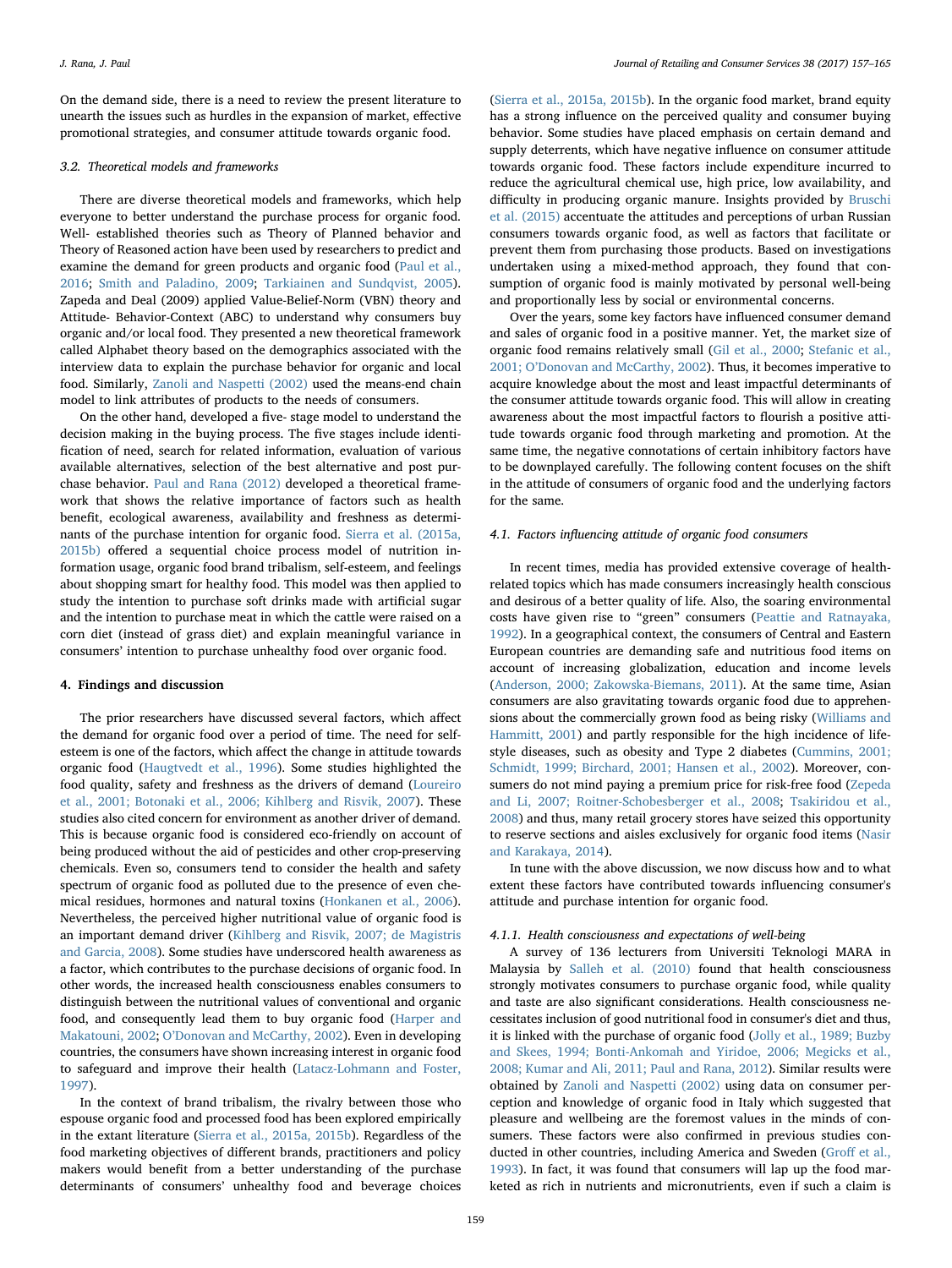unsupported by scientific evidence ([Canavari and Olson, 2007\)](#page-6-5).

#### 4.1.2. Quality and safety

Based on several studies, food safety has been identified as a key motivator in increasing the consumption of organic food ([Hay, 1989;](#page-7-32) [Lane and Bruhn, 1992; Demeritt, 2002; Kumar and Ali, 2011; Thomas](#page-7-32) [and Gunden, 2012; Van Loo et al., 2013](#page-7-32)). Organic food is produced without using pesticides and other crop-preserving chemicals, which are harmful for human health. Moreover, the escalating occurrences of food-related diseases, such as the Avian Influenza (commonly known as the "Bird Flu") and Bovine Spongiform Encephalopathy (commonly known as "Mad Cow" disease) have shone the spotlight on consumption of safe food items ([Canavari and Olson, 2007](#page-6-5)). Thus, food safety is actively promoted by governments, healthcare industry professionals, researchers etc. (Crutchfi[eld and Roberts, 2000; Crutch](#page-6-18)field and [Weimer, 2000; Woteki et al., 2001](#page-6-18)).

## 4.1.3. Environmental friendliness and ethical consumerism

Consumer attitude has evolved over the years primarily due to ethical concerns towards the environment ([McEachern and McClean,](#page-7-33) [2002\)](#page-7-33). It is known that environmental concerns and social norms help in shaping and predicting individual behavior [\(Berkowitz, 1997](#page-6-19); [Laroche et al., 2001](#page-7-34), [Paul et al., 2016\)](#page-7-6). Although some studies have given less importance to social norms in predicting human behavior ([Krebs, 1970](#page-7-35); [Marini, 1984;](#page-7-36) [Krebs and Miller, 1985](#page-7-37)), [Schwartz \(1973,](#page-7-38) [1977\)](#page-7-38) found that social norms and environmental concerns have developed a feeling of moral obligation and created a positive attitude among consumers towards environment.

This evolution has fostered the development of "eco-friendly products," also known as "green products," which has paved the way for organic food in developed markets such as USA and Germany [\(Ottman](#page-7-39) [and Terry, 1998](#page-7-39)). A survey conducted by [McKinsey \(2007\)](#page-7-40) found that consumers are concerned about the harmful impacts of using pesticides and chemicals in the farms, concluding that most citizens harboring such concerns are from countries such as Canada, United States, China and India. [Seyfang's \(2006\)](#page-7-41) also found that environment protection is a common motivator that has led to ethical consumerism.

Ethical consumerism falls under the umbrella of consumer activism which either involves purchasing ethical products with low social and environmental costs or institutes a moral boycott of unethical products ([Giesler and Veresiu, 2014\)](#page-6-20). Practicing ethical consumerism inspires consumers to buy green products in order to fulfill their ethical responsibility [\(Cho and Krasser, 2011](#page-6-21)). For many brands, the fact that the use of the green element and green innovations can improve the attitude of consumers toward them is positive news [\(Olsen et al., 2014;](#page-7-42) [Kouba, 2003; Seyfang, 2006](#page-7-42)).

#### 4.1.4. Willingness to pay

Many surveys conducted in the United States, China, Japan and India have highlighted that consumers are willing to pay a premium for socially responsible products ([Makatouni, 2002](#page-7-43); [Pino et al., 2012](#page-7-44); [Canavari et al., 2007](#page-6-22)). Similarly, [Inglehart and Welzel \(2005\)](#page-7-45) found that consumers are primarily concerned about two things: environment and quality of life. Occasionally, consumers may lead a more cautious lifestyle due to fear, risk factors and negative emotions. For instance, awareness of environmental pollution and fear of suffering from severe allergies due to consumption of conventional food have popularized health and environmentally friendly food consumption (Hoff[mann and](#page-7-46) [Schlicht, 2013\)](#page-7-46).

#### 4.1.5. Price and certification

Lack of awareness, low financial viability and high price of organic food are some challenges in the path to develop a positive attitude towards organic food ([Grunet and Juhl, 1995](#page-7-47); [Maguire et al., 2001](#page-7-48); [Greene and Kremen, 2003](#page-6-23)). These factors discourage consumer demand but farmers can increase the consumer base by improving the

distribution channels of organic food supply [\(Canavari et al., 2007](#page-6-22)). Certification is another important factor which encourages consumers to buy organic food. In order to gain consumer trust, it is important for farmers to authenticate and validate their products through government's certification ([Deliana, 2012\)](#page-6-24). The middle to upper income groups constitutes the target market for organic food as these groups can pay higher prices ([Deliana, 2012](#page-6-24)). [Gil et al. \(2000\)](#page-6-13) confirmed through their study that farmers should aim to increase consumption among those segments that are appreciative of the positive attributes of organic food. They also found that farmers should focus on domestic markets because these markets have the potential to expand in the future.

# 4.1.6. Fashion trends and unique lifestyle

In an overview of the organic food sector in Italy and United States, [Canavari and Olson \(2007\)](#page-6-5) indicate that certain foods are consumed as a status symbol. For this reason, serving organic food, which is expensive and exclusive has become the latest trend in elite society of some countries. It marks a show of the purchasing power and luxurious lifestyle of consumers with greater disposable income.

#### 4.1.7. Social consciousness

Purchase behavior, choice of media and innovation are related to personality of individuals ([Kassarjian, 1971](#page-7-49)). It is understood that each consumer behaves differently and consumes products that suit their personality. Some consumers are concerned about societal welfare, which cause them to be concerned about their food and health choices. Based on the theories of sustainable consumption and ecological citizenship, [Seyfang \(2006\)](#page-7-41) used the first empirical investigation of Eostre Organics, an organic food producer cooperative in the United Kingdom, to show that 65.2% of respondents cited a desire to support and strengthen the local economy and community, including greater selfreliance and independence from global corporations and supermarkets. These aspirations encourage some prominent consumers to purchase organic food to set an example and inspire others to modify their consumption patterns for societal benefit (Canavari [and Olson, 2007](#page-6-5)). Social influence is an incredibly broad area that affects one's emotions, opinions and behavior ([Wood and Hayes, 2012\)](#page-8-5).

#### 4.2. Factors affecting demand for organic food in different countries

Both developed and developing countries are striving to improve demand encourage organic farming. The factors affecting demand and their priority levels may vary from country to country. Therefore, it is important to understand the status and pattern of studies undertaken in various countries. [Table 1](#page-4-1) reveals some important factors that influence the attitude of organic food consumers in some particular countries (See [Table 1\)](#page-4-1). From the [Table 1,](#page-4-1) it can be inferred that ethical commitment, quality, safety, knowledge, and health are the important factors in the case of developed countries. Whereas, the important factors for developing countries includes availability, education, health, marital status, and family size. It is notable that health is the only factor that is considered important in both types of countries.

# <span id="page-3-0"></span>5. A new framework

The [Section 5](#page-3-0) revealed that health consciousness has been considered as the best predictor of consumer attitude and behavior towards organic food ([Michael and Hassan, 2008](#page-7-50); [Dickieson et al., 2009;](#page-6-25) [Lane](#page-7-51) [and Bruhn, 1992](#page-7-51); [Shaharudin et al., 2010](#page-7-52); [Paul and Rana, 2012](#page-7-20)). The health factor creates a positive attitude about organic food consumption as a way to prevent diseases (Groff [et al., 1993](#page-7-16)). Therefore, the healthcare industry can use this information and easily promote the use of organic food. Moreover, health consciousness forms the basis for purchase intention for many consumers and it is positively associated with the consumer buying behavior and attitude. Additionally,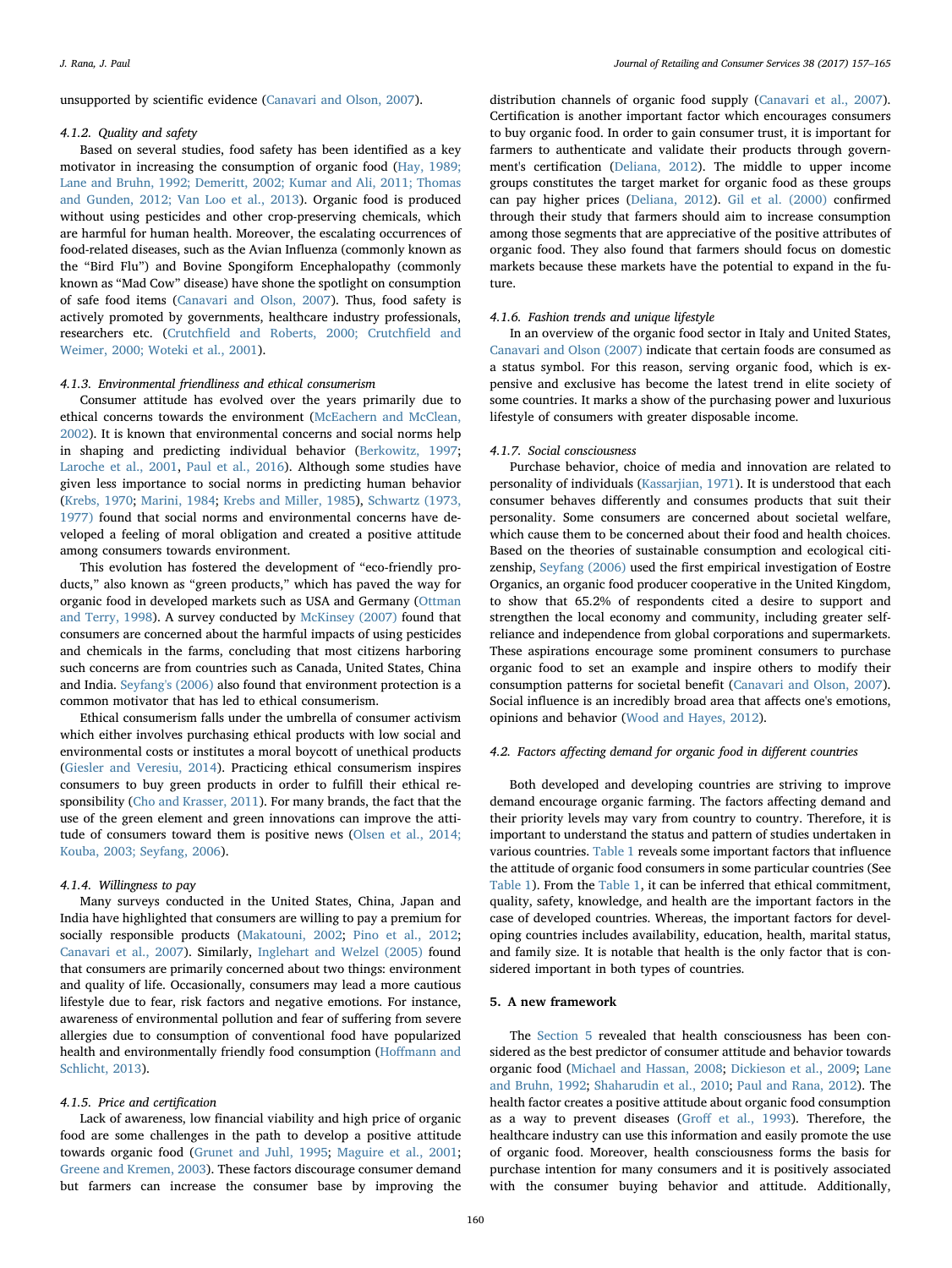#### <span id="page-4-1"></span>Table 1

Notable research on factors affecting consumer attitude and demand for organic food.

| Citation                                                           | Country<br>context              | Methods                                                                                                                                                                    | <b>Factors (Very Important)</b>                                                                                                      |
|--------------------------------------------------------------------|---------------------------------|----------------------------------------------------------------------------------------------------------------------------------------------------------------------------|--------------------------------------------------------------------------------------------------------------------------------------|
| Grimmer et al.<br>(2015)                                           | Australia                       | Empirical tests, using consumers $(n=772)$                                                                                                                                 | $\bullet$ Price<br>• Availability<br>• Ease of purchase                                                                              |
| Gad Mohsen and<br>Dacko (2013)                                     | UK                              | Questionnaire (Correlation and<br>Regression):                                                                                                                             | • High perceived prior knowledge<br>• High levels of future orientation                                                              |
| Shamsolla et al.<br>(2013)                                         | Malaysia                        | Questionnaire (Descriptive Analysis,<br>Correlation, Coefficient Analysis):                                                                                                | • Knowledge & Education<br>• Environmental Concern<br>• Health Consciousness                                                         |
|                                                                    | Germany                         | Price-elasticity estimates on a panel data<br>set of 20000 households.                                                                                                     | • Demand is Price Inelastic.                                                                                                         |
| Santhi et al. (2007)                                               | India                           | Questionnaire (Descriptive statistics, Chi-<br>square, ANOVA and Factor Analysis):                                                                                         | • Marital Status<br>• Food Habits [vegetarian] of the<br>respondents                                                                 |
| Pino et al. (2012)                                                 | Italy                           | Survey and Structural Equation Model                                                                                                                                       | • Ethical commitment<br>• Food safety                                                                                                |
| Shamsolla and<br>Juvancic (2010)                                   | Slovenia                        | Ouestionnaire (Ordered Probit Model):                                                                                                                                      | • Availability<br>$•$ Income<br>• Health and environmental<br>considerations<br>• Visual attractiveness of products.                 |
| Lucas et al. (2008)                                                | Germany<br>(Berlin)<br>Portugal | Questionnaire (Chi-square,<br>ANOVA):                                                                                                                                      | • Quality and Safety                                                                                                                 |
| <b>Essoussi and Zahaf</b><br>(2008)<br>Tsakiridou et al.<br>(2008) | Canada<br>Greece                | Survey (Content analysis - verbatim<br>transcripts of the audio-taped interviews):<br>Questionnaire (Descriptive statistics and<br>non-parametric tests - Mann-Whitney and | • Knowledge of organic content.<br>• Labeling and certification.<br>$\bullet$ Health<br>• Environmental concern<br>• Animal welfare. |
|                                                                    |                                 | (Lisbon)                                                                                                                                                                   | Kruskal-Whallis):                                                                                                                    |

Environmental concern is another crucial motivating factor and the primary reason for the formation of positive consumer attitude towards organic food [\(Brugarolas Mollá-Bauzá et al., 2005;](#page-6-26) [Makatouni, 2002](#page-7-43); [Smith and Paladino, 2009](#page-7-18); [Valerian et al., 2011\)](#page-8-0). Despite the improved demand, organic food production is not picking up steam due to the reason that farmers lack both the resources and agricultural knowledge required for the crop protection.

Our findings from this review can serve as the base for environmentalists, policy makers and non-governmental organizations to support and advance their arguments. To develop an improved organic food market, they could work on major aspects such as supply chain, distribution system, provision of necessary tools and technical knowhow to farmers and procurement of certification from the government. Based on the findings from this review, we classify the factors which affect the consumer attitude towards organic food into three categories: very important, important and less important. These categories help us to draw a framework (see [Fig. 1](#page-5-1)) which will enable the marketers to explore the impact of crucial factors on marketing of organic food.

#### <span id="page-4-0"></span>6. Future research agenda

The [Section 5](#page-3-0) of this article was focused on identifying the factors which impact consumer's impulse to purchase organic food. The common thread which led to the evolution of consumers' attitudes towards organic food weaves together health, environmental and ethical concerns, quality and safety. Certain factors are given less importance while some others are deterrents, which hinder the growth of the market. Still some areas remain untouched and carry ambiguity. A new framework is developed in section six based on extant literature. In this section, we discuss some key issues for future studies. We present those ideas systematically by classifying the topics.

#### 6.1. Cultural traditions and heritage

In some countries, organic food is consumed as a cornerstone of the tradition and culture practice. Some consumers buy products only from local farmers in order to maintain the sanctity of their cultural and heritage values ([Thomas and Gunden, 2012\)](#page-8-6). For instance, farmers in Uttarakhand, a rural state in Northern India, grow 40 varieties of red kidney bean, a very popular type of bean, which is the main ingredient of a traditional dish (<http://www.organicuttarakhand.org>). By default, the traditional food in the Indian subcontinent is grown organically and thus, patriotic Indian consumers prefer the organic food. This trend has also been seen in other countries, including Switzerland and Denmark ([Pino et al., 2012; Govindasamy et al., 2010; Thomas and Gunden,](#page-7-44) [2012\)](#page-7-44). There are opportunities for a single country as well as crosscountry studies in this regard.

#### 6.2. Going back to the roots

With the acknowledgement that their ancestors were healthier, mentally stronger, more religious and spiritual, consumers are returning to the ancient agricultural practices of food production. [Chinnici et al. \(2002\)](#page-6-14) found that consumers associate consumption of organic food with the authentic tastes of the past. [Hughner et al. \(2007\)](#page-7-53) and [Idda et al. \(2008\)](#page-7-54) in Italy claimed that going back to the roots is a powerful element in raising consumers' awareness of organic food.

Even in the Indian subcontinent, the ancestors preferred Sattvic<sup>[2](#page-4-2)</sup> or organic food, which was fresh, readily digestible, free from chemicals and facilitative in meditation. Organic food is considered as healthy and

<span id="page-4-2"></span> $2$  Sattvic is derived from Sattva which is a Sanskrit word. It means one that is "pure, essence, nature, vital, energy, clean, conscious, strong, courage, true, honest, wise, rudiment of life". Sattvic diet is thus meant to include food and eating habit that is "pure, essential, natural, vital, energy-giving, clean, conscious, true, honest, wise" [\(Gerson,](#page-6-29) [2002\)](#page-6-29).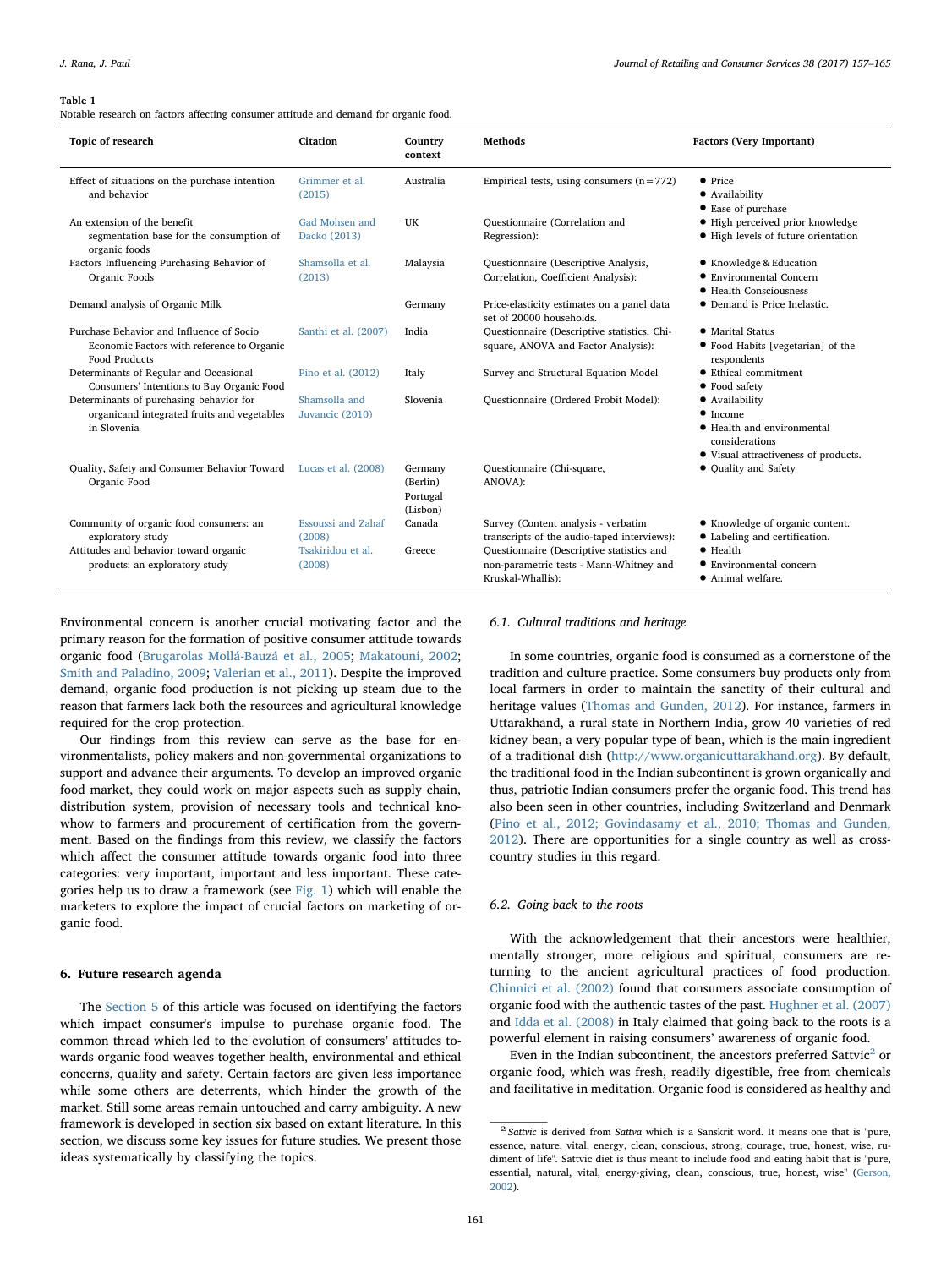<span id="page-5-1"></span>

their consequences.

a good source of energy ([Ott, 1990; Misra et al., 1991; Lane and Bruhn,](#page-7-60) [1992; Bonti-Ankomah and Yiridoe, 2006](#page-7-60)). Conversely, many Indians have always avoided  $T$ amasic<sup>3</sup> or conventionally grown food because $T$ amasic<sup>3</sup> or conventionally grown food because $T$ amasic<sup>3</sup> or conventionally grown food becauseits ingestion was deemed to generate laziness, anger, and greed, resulting in stunted spiritual growth; and preferred organic food as it is synonymous with health and transcendence.

## 6.3. Mainstream or Niche

Organic food is an attractive proposition in a niche market where consumers are health conscious and want to consume safe, nutritious, and environmentally friendly products. But organic food does not belong to the mainstream product categories as it is not easily available. For consumers to become habituated to a particular kind of food, it should be easily available at retail outlets [\(Kim and Chung, 2011;](#page-7-61) [Mirakzadeh et al., 2012; Kuhar and Juvancic, 2010\)](#page-7-61). A wide range of products and different assortments of organic food items are needed to satisfy the various needs of consumers (Vlahović [et al., 2011\)](#page-8-7). There is scope for future research to be conducted to find out the ways to make organic food readily available in the market.

#### 6.4. Reasons of purchase in developed and developing countries

Many studies in literature have reported different reasons for purchase of organic food in developed and developing countries. In developed countries where the market sizes are bigger, Environment, health, and knowledge influence consumer's buying behavior and purchase intentions significantly. In developing countries, the reasons might be different. Hence, there is a requirement of conducting comparative studies with data from developing as well as developed countries. These studies will help to understand if there is a relation between different levels of need and demand for organic food. In developed countries where consumers have fulfilled their social needs, the social influence in decision making is minimal. They may demand organic food to fulfill such needs as esteem and self-actualization.

Whereas in developing countries, the demand could exist to fulfill the need for safety. This needs to be justified with future research studies. Thus, there is immense potential in this area of research.

## 6.5. Distribution channels for organic food

There are some pertinent issues with respect to the distribution channels of organic food such as the types of retail stores established, the sourcing and procurement of organic food items etc. Studies should be conducted to reveal the status of retailers and the possibility of opening greater number of outlets of organic food. They should focus on identifying the barriers from retailers' and producers' sides and on finding the solutions so that there are no impediments in providing these food items to consumers.

# <span id="page-5-0"></span>7. Managerial implications and strategies for retailers

There is a pressing need to discuss the marketing and retailing activities related to organic food. To a great extent, such activities will depend on brand of the retailer, size of the store, space, price and availability of organic food at specific locations. On the supply side, O'[Donovan and McCarthy \(2002\)](#page-7-27) considered availability of organic food as a critical factor in making it popular among consumers. It is because consumers tend to purchase certain food only if it is available on regular basis. [Tsakiridou et al. \(1999\)](#page-8-8) also suggested that less availability of organic food at retail stores remains as a key deterrent and barrier in generating sales and customer loyalty. On the demand side, retailers need to adopt a unique marketing strategy to make organic food popular which will encourage them to keep a wide assortment of organic products at their stores ([Harris et al., 2000](#page-7-17)).

Several authors emphasized on the factors that influence consumers to consider organic food over conventionally grown food ([Midmre](#page-7-62) [et al., 2005\)](#page-7-62). Since organic food market is still an emerging, innovative market, the retailers must take this factor into account while framing their marketing strategy. Ansoff [\(1957\)](#page-6-30) and [Danneels \(2002\)](#page-6-31) also contend that marketing new products in new markets usually requires special efforts from the retailers.

Some retailers can position themselves as providers of high-quality organic food items ([Sans, 2003](#page-7-63)). This strategy will help them to attract

Fig. 1. Categories of factors influencing consumer attitude and

<span id="page-5-2"></span><sup>&</sup>lt;sup>3</sup> In Sattvic system of dietary classification, foods and drinks that have destructive influence on the mind or body are considered Tamasic [\(Gerson, 2002](#page-6-29)).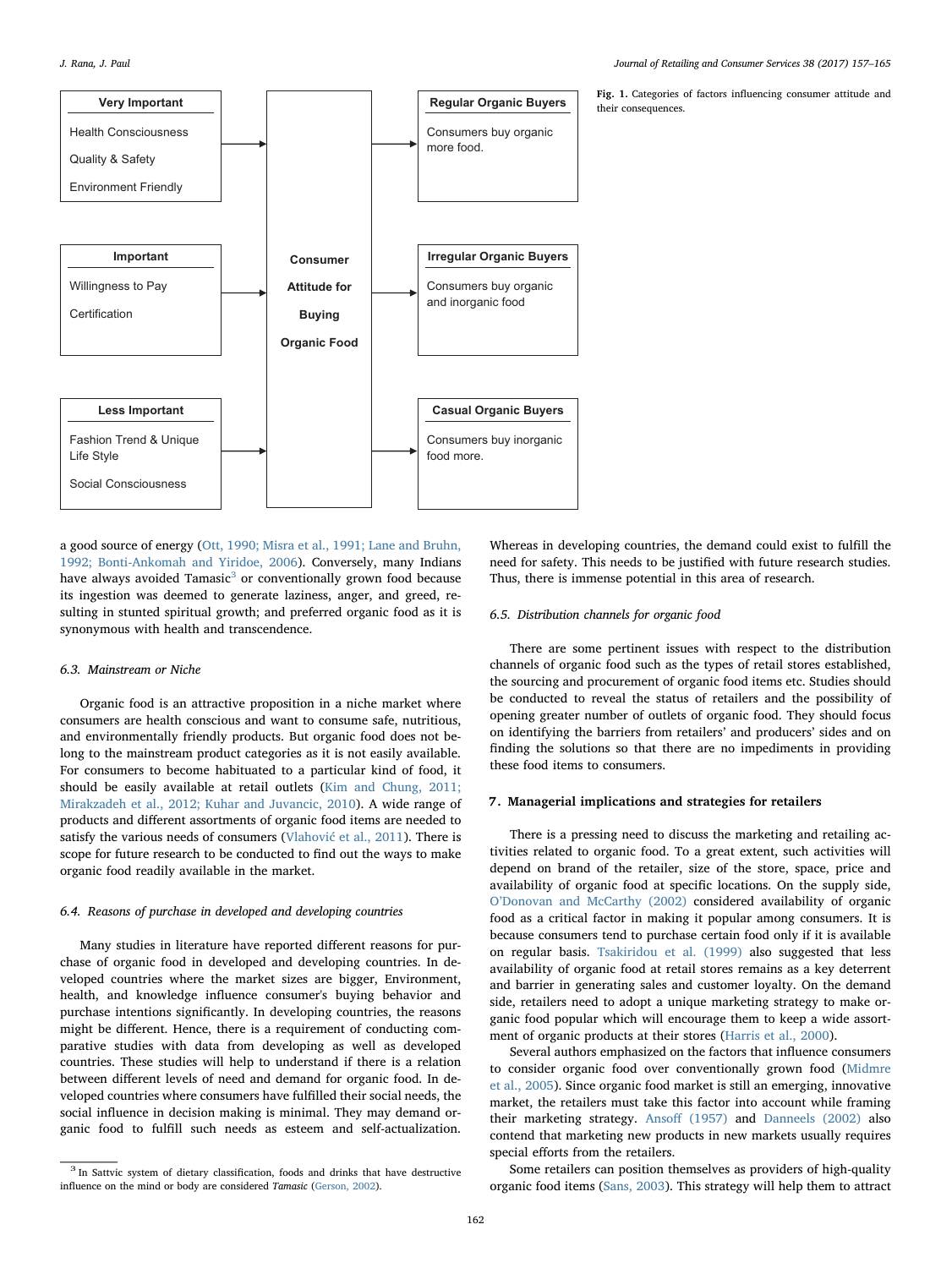consumers who are willing to pay more for a better quality product and who like to shop in a better environment. They can highlight the sustainability dimension because the perceived environmental friendliness of organic food fits very well in this strategy [\(Aertsens et al., 2009a,](#page-6-6) [2009b\)](#page-6-6).

Retailers can also open exclusive outlets for high-income consumer group who like to shop from exclusive stores. As far as promotion is concerned, word of mouth can be a very effective tool of promotion since advertisements can be expensive. Opinion leaders and Reference Groups must be identified because they are highly influential and can easily convince many people to adopt organic life styles. Certificates for authentic organic food could be displayed in the retail stores. It may be difficult for small retailers but the payoff in terms of goodwill and credibility can be earned in the long run [\(Tsakiridou et al., 1999](#page-8-8)). These strategies will create demand for organic food among consumers and push the retailers to increase the availability of organic food. For example, some retailers like Freshmart stores have exclusive stores and they run organic food restaurants at good locations.

#### <span id="page-6-2"></span>8. Conclusion

Based on an extensive review of literature spanning three decades, our study indicates many areas like distribution, marketing, ethical consumerism etc. for future research that may be directly or indirectly helpful in developing the market and increasing the reach of organic food globally. Our research highlights that consumers in developing countries are keen to purchase organic food, which is quite popular in developed countries. The lack of effective distribution and promotion systems severely affects the availability of organic food and at the same time, presents an opportunity to improve the ease of availability of organic food.

A marketer needs to understand the factors influencing the demand for organic food. They should explore the identified factors in attracting consumers who do not buy organic food. Marketers can make strategies for retention, which can convert its regular consumers into loyal consumers. Our findings will also help managers to formulate their promotion strategies. Moreover, it will be useful for related businesses like packaging. Marketing managers can use the insights of this research to decide on their market segments so that they could target potential consumers. The farmers and those want to start a co-operative society for organic food production can use this information. Similarly, policy makers, professionals from food industry, tourism industry, and retailers could use the findings of the present research for better decisionmaking. Additionally, the insights on consumer purchase decisions will continually improve every stage of operations, right from customer acquisition through to retention. The present research puts forth specific questions of how organic food should be made available in different retail store formats, how it may be less expensive and how it may become an indispensable part consumers' life.

#### Acknowledgement

Authors thank Jose Davies Peliot, Jose Colon Villafine (University of Puerto Rico), Apoorva Ghosh (New Delhi) and Erik Mas Roman (Florida International University) for reading this manuscript and the constructive comments, which helped us to improve the quality of our paper. We are also thankful to Douglas McLachlan (Emeritus Professor, University of Washington) for his support and ideas for research.

## References

- <span id="page-6-0"></span>[Adamtey, N., Musyoka, M.W., Zundel, C., Cobo, J.G., Karanja, E., Fiaboe, K.K., Messmer,](http://refhub.elsevier.com/S0969-6989(17)30107-8/sbref1) M.M., 2016. Productivity, profi[tability and partial nutrient balance in maize-based](http://refhub.elsevier.com/S0969-6989(17)30107-8/sbref1) [conventional and organic farming systems in Kenya. Agric. Ecosyst. Environ. 235,](http://refhub.elsevier.com/S0969-6989(17)30107-8/sbref1) 61–[79](http://refhub.elsevier.com/S0969-6989(17)30107-8/sbref1).
- <span id="page-6-6"></span>[Aertsens, J., Verbeke, W., Mondelaers, K., Huylenbroeck, G.V., 2009a. Personal de](http://refhub.elsevier.com/S0969-6989(17)30107-8/sbref2)[terminants of organic food consumption: a review. Br. Food J. 111 \(10\), 1140](http://refhub.elsevier.com/S0969-6989(17)30107-8/sbref2)–1167.
- [Aertsens, J., Mondelaers, K., Van Huylenbroeck, G., 2009b. Di](http://refhub.elsevier.com/S0969-6989(17)30107-8/sbref3)fferences in retail strategies [on the emerging organic market. Br. Food J. 111 \(2\), 138](http://refhub.elsevier.com/S0969-6989(17)30107-8/sbref3)–154.
- <span id="page-6-9"></span>[Alwitt, L., Pitts, R., 1996. Predicting purchase intentions for an environmentally sensitive](http://refhub.elsevier.com/S0969-6989(17)30107-8/sbref4) [product. J. Consum. Psychol. 5 \(1\), 49](http://refhub.elsevier.com/S0969-6989(17)30107-8/sbref4)–64.
- <span id="page-6-16"></span>[Anderson, W.A., 2000. The future relationship between the media, the food industry and](http://refhub.elsevier.com/S0969-6989(17)30107-8/sbref5) [the consumer. Br. Med. Bull. 56, 254](http://refhub.elsevier.com/S0969-6989(17)30107-8/sbref5)–268.
- <span id="page-6-30"></span>Ansoff[, I.H., 1957. Strategies for diversi](http://refhub.elsevier.com/S0969-6989(17)30107-8/sbref6)fication. Harvard Bus. Rev.
- <span id="page-6-10"></span>[Auger, P., Burke, P., Devinney, T., Louviere, J., 2003. What will consumers pay for social](http://refhub.elsevier.com/S0969-6989(17)30107-8/sbref7) [product features? J. Bus. Ethics 42, 281](http://refhub.elsevier.com/S0969-6989(17)30107-8/sbref7)–304.
- [Baker, S., Thompson, K.E., Engelken, J., Huntley, K., 2004. Mapping the values driving](http://refhub.elsevier.com/S0969-6989(17)30107-8/sbref8) [organic food choice Germany vs the UK. Eur. J. Mark. 38 \(8\), 995](http://refhub.elsevier.com/S0969-6989(17)30107-8/sbref8)–1012.
- <span id="page-6-19"></span>Berkowitz, L. Social Norms, Feelings, and Other Factors Affecting Helping and Altruism. In: Minton, Ann, P., Rose Randall, L., 1997. The effects of environmental concern on environmentally friendly consumer behavior: an exploratory study. J. Bus. Res., vol. 40, pp. 37–48.
- [Birchard, K., 2001. Europe tackles consumers' fears over food safety. Lancet 357 \(9264\),](http://refhub.elsevier.com/S0969-6989(17)30107-8/sbref9) 1217–[1302](http://refhub.elsevier.com/S0969-6989(17)30107-8/sbref9).
- Bonti-Ankomah, S., Yiridoe, E.K., 2006. Organic and Conventional Food: A literature Review of the Economics of Consumer Perceptions and Preferences, Final Report. Organic Agriculture Centre of Canada, (OACC) Canada, Toronto.
- [Botonaki, A., Polymeros, K., Tsakiridou, E., Mattas, K., 2006. The role of food quality](http://refhub.elsevier.com/S0969-6989(17)30107-8/sbref10) certifi[cation on consumers' food choices: adequate marketing strategy for the e](http://refhub.elsevier.com/S0969-6989(17)30107-8/sbref10)ffective promotion of certifi[ed food products. Br. Food J. 108 \(2\), 77](http://refhub.elsevier.com/S0969-6989(17)30107-8/sbref10)–90.
- <span id="page-6-26"></span>[Brugarolas Mollá-Bauzá, M., Martínez-Carrasco, L., Martínez-Poveda, A., Rico Pérez, M.,](http://refhub.elsevier.com/S0969-6989(17)30107-8/sbref11) [2005. Determination of the surplus that consumers are willing to pay for an organic](http://refhub.elsevier.com/S0969-6989(17)30107-8/sbref11) [wine. Span. J. Agric. Res. 3 \(1\), 43](http://refhub.elsevier.com/S0969-6989(17)30107-8/sbref11)–51.
- <span id="page-6-15"></span>[Bruschi, V., Shershneva, K., Dolgopolova, I., Canavari, M., Teuber, R., 2015. Consumer](http://refhub.elsevier.com/S0969-6989(17)30107-8/sbref12) [perception of organic food in emerging markets: evidence from Saint Petersburg,](http://refhub.elsevier.com/S0969-6989(17)30107-8/sbref12) [Russia. Agribusiness 31 \(3\), 414](http://refhub.elsevier.com/S0969-6989(17)30107-8/sbref12)–432.
- <span id="page-6-1"></span>[Bublitz, M.G., Peracchio, L.A., 2015. Applying industry practices to promote healthy](http://refhub.elsevier.com/S0969-6989(17)30107-8/sbref13) [foods: an exploration of positive marketing outcomes. J. Bus. Res. 68 \(12\),](http://refhub.elsevier.com/S0969-6989(17)30107-8/sbref13) 2484–[2493](http://refhub.elsevier.com/S0969-6989(17)30107-8/sbref13).
- [Buzby, J.C., Skees, J., 1994. Consumers want reduced exposure to pesticides in food. Food](http://refhub.elsevier.com/S0969-6989(17)30107-8/sbref14) [Rev. 17 \(2\), 19](http://refhub.elsevier.com/S0969-6989(17)30107-8/sbref14)–22.
- <span id="page-6-3"></span>[Canabal, A., White, G.O., 2008. Entry mode research: Past and future. Int. Bus. Rev. 17](http://refhub.elsevier.com/S0969-6989(17)30107-8/sbref15) [\(3\), 267](http://refhub.elsevier.com/S0969-6989(17)30107-8/sbref15)–284.
- <span id="page-6-5"></span>Canavari, [M., Olson, K.D., 2007. Organic Food: Consumers' Choices and Farmers](http://refhub.elsevier.com/S0969-6989(17)30107-8/sbref16) [Opportunities. Springer Science +Business Mediapp. 171](http://refhub.elsevier.com/S0969-6989(17)30107-8/sbref16)–181.
- <span id="page-6-22"></span>Canavari, M., Centonze, R., Nigro, G., 2007. Organic food marketing and distribution in the European Union. DEI Agra Working Papers No. 7002. Alma Mater Studiorum University of Bologna, Department of Agricultural Economics and Engineering.
- <span id="page-6-4"></span>[Chan, R.Y.K., 2001. Determinants of Chinese consumers green purchase behavior.](http://refhub.elsevier.com/S0969-6989(17)30107-8/sbref17) [Psychol. Mark. 8, 389](http://refhub.elsevier.com/S0969-6989(17)30107-8/sbref17)–413.
- <span id="page-6-14"></span>Chinnici, G., D'[Amico, M., Pecorino, B., 2002. A multivariate statistical analysis on the](http://refhub.elsevier.com/S0969-6989(17)30107-8/sbref18) [consumers of organic products. Br. Food J. 104 \(3](http://refhub.elsevier.com/S0969-6989(17)30107-8/sbref18)–5), 187–199.
- <span id="page-6-21"></span>[Cho, S., Krasser, A., 2011. What makes us care? The impact of cultural values, individual](http://refhub.elsevier.com/S0969-6989(17)30107-8/sbref19) [factors, and attention to media content on motivation for ethical consumerism. Int.](http://refhub.elsevier.com/S0969-6989(17)30107-8/sbref19) [Social. Sci. Rev. 86 \(1/2\), 3](http://refhub.elsevier.com/S0969-6989(17)30107-8/sbref19)–23.
- <span id="page-6-8"></span>[Crane, A., 2001. Unpacking the ethical product. J. Bus. Ethics 30 \(4\), 361](http://refhub.elsevier.com/S0969-6989(17)30107-8/sbref20)–374.
- <span id="page-6-18"></span>Crutchfi[eld, S.R., Roberts, T., 2000. Food safety e](http://refhub.elsevier.com/S0969-6989(17)30107-8/sbref21)fforts accelerate in the 1990's. Food Rev. [23, 44](http://refhub.elsevier.com/S0969-6989(17)30107-8/sbref21)–49.

<span id="page-6-17"></span>Crutchfi[eld, S.R., Weimer, J., 2000. Nutrition policy in the 1990s. Food Rev. 23, 38](http://refhub.elsevier.com/S0969-6989(17)30107-8/sbref22)–43. [Cummins, R., 2001. Frankenfoods, antibiotics, and mad cow: America's food safety crisis](http://refhub.elsevier.com/S0969-6989(17)30107-8/sbref23) intensifi[es. Bio Democr. News 31, 1](http://refhub.elsevier.com/S0969-6989(17)30107-8/sbref23)–5.

- <span id="page-6-31"></span>[Danneels, E., 2002. The dynamics of product innovation and](http://refhub.elsevier.com/S0969-6989(17)30107-8/sbref24) firm competences. Strateg. [Manag. J. 23, 1095](http://refhub.elsevier.com/S0969-6989(17)30107-8/sbref24)–1121.
- [De Magistris, T., Gracia, A., 2008. The decision to buy organic food products in Southern](http://refhub.elsevier.com/S0969-6989(17)30107-8/sbref25) [Italy. Br. Food J. 110 \(9\), 929](http://refhub.elsevier.com/S0969-6989(17)30107-8/sbref25)–947.
- <span id="page-6-24"></span>[Deliana, Y., 2012. Market segmentation for organic products in Bandung West Java,](http://refhub.elsevier.com/S0969-6989(17)30107-8/sbref26) [Indonesia. Res. J. Recent Sci. 1 \(3\), 48](http://refhub.elsevier.com/S0969-6989(17)30107-8/sbref26)–56.
- [Demeritt, L., 2002. All Things Organic 2002: a Look at the Organic Consumer. The](http://refhub.elsevier.com/S0969-6989(17)30107-8/sbref27) [Hartman Group, Bellevue, WA](http://refhub.elsevier.com/S0969-6989(17)30107-8/sbref27).
- <span id="page-6-25"></span>Dickieson, J., Arkus, V., Wiertz, C., 2009. Factors that influence the purchase of organic food: A study of consumer behaviour in the UK.
- <span id="page-6-11"></span>[Doran, C.J., 2009. The role of personal values in fair trade consumption. J. Bus. Ethics 84,](http://refhub.elsevier.com/S0969-6989(17)30107-8/sbref28) 549–[563](http://refhub.elsevier.com/S0969-6989(17)30107-8/sbref28).
- <span id="page-6-12"></span>[Doran, C.J., Natale, S.M., 2011. Empatheia and Caritas. The role of religion in fair trade](http://refhub.elsevier.com/S0969-6989(17)30107-8/sbref29) [consumption. J. Bus. Ethics 98, 1](http://refhub.elsevier.com/S0969-6989(17)30107-8/sbref29)–15.
- <span id="page-6-28"></span>[Essoussi, L.H., Zahaf, M., 2008. Decision making process of community organic food](http://refhub.elsevier.com/S0969-6989(17)30107-8/sbref30) [consumers: an exploratory study. J. Consum. Mark. 25 \(2\), 95](http://refhub.elsevier.com/S0969-6989(17)30107-8/sbref30)–104.
- <span id="page-6-27"></span>[Gad Mohsen, M., Dacko, S., 2013. An extension of the bene](http://refhub.elsevier.com/S0969-6989(17)30107-8/sbref31)fit segmentation base for the [consumption of organic foods: A time perspective. J. Market. Manag. 29 \(15-16\),](http://refhub.elsevier.com/S0969-6989(17)30107-8/sbref31) 1701–[1728](http://refhub.elsevier.com/S0969-6989(17)30107-8/sbref31).
- <span id="page-6-29"></span>Gerson, S., 2002. The Ayurvedic Guide to Diet. ISBN 978-0910261296, and Chapter 8: The Sattvic Diet, pp. 107–132.
- <span id="page-6-20"></span>[Giesler, M., Veresiu, E., 2014. Creating the responsible consumer: moralistic governance](http://refhub.elsevier.com/S0969-6989(17)30107-8/sbref32) [regimes and consumer subjectivity. J. Consum. Res. 41, 849](http://refhub.elsevier.com/S0969-6989(17)30107-8/sbref32)–867.
- <span id="page-6-13"></span>[Gil, J.M., Gracia, A., Sanchez, M., 2000. Market segmentation and willingness to pay for](http://refhub.elsevier.com/S0969-6989(17)30107-8/sbref33) [organic food in Spain. Int. Food Agribus. Manag. Rev. 3 \(2\), 207](http://refhub.elsevier.com/S0969-6989(17)30107-8/sbref33)–226.
- <span id="page-6-7"></span>[Gould, S.J., 1988. Consumer attitudes toward health and health care: a di](http://refhub.elsevier.com/S0969-6989(17)30107-8/sbref34)fferential per[spective. J. Consum. A](http://refhub.elsevier.com/S0969-6989(17)30107-8/sbref34)ff. 22 (1), 96–118.
- [Govindasamy, R., Puduri, V., Simon, J.E., 2010. Hispanic consumer's perceptions towards](http://refhub.elsevier.com/S0969-6989(17)30107-8/sbref35) [organically grown ethnic produce: a logistic analysis. Afr. J. Agric. Res. 5 \(24\),](http://refhub.elsevier.com/S0969-6989(17)30107-8/sbref35) 3464–[3469](http://refhub.elsevier.com/S0969-6989(17)30107-8/sbref35).
- <span id="page-6-23"></span>Greene, C.R., Kremen, A., 2003. US Organic Farming in 2000–2001: Adoption of Certified Systems (No. 33769). United States Department of Agriculture, Economic Research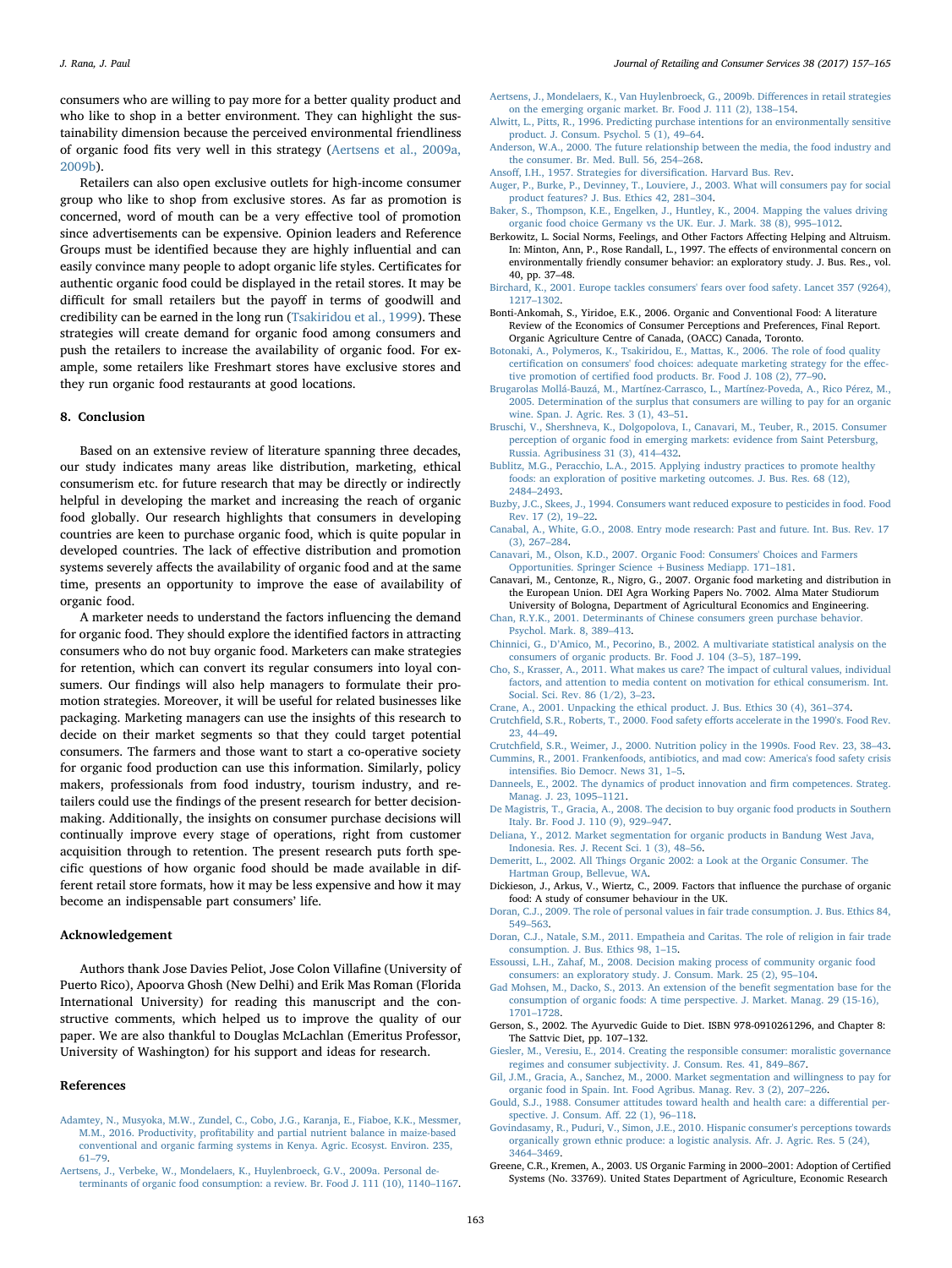Service.

- <span id="page-7-55"></span>Grimmer, M., Kilburn, A.P., Miles, M.P., 2015. The effect of purchase situation on realized pro-environmental consumer behavior. J. Bus. Res. [http://dx.doi.org/10.1016/j.](http://dx.doi.org/10.1016/j.jbusres.2015.10.021) *ibusres*. 2015.10.021.
- <span id="page-7-16"></span>Groff[, A.J., Kreidor, C.R., Toensmeyer, U.C., 1993. Analysis of the Delaware market for](http://refhub.elsevier.com/S0969-6989(17)30107-8/sbref37) [organically grown products. J. Food Distrib. Res. 24, 118](http://refhub.elsevier.com/S0969-6989(17)30107-8/sbref37)–125.
- <span id="page-7-0"></span>[Grosglik, R., 2016. Citizen-consumer revisited: the cultural meanings of organic food](http://refhub.elsevier.com/S0969-6989(17)30107-8/sbref38) [consumption in Israel. J. Consum. Cult \(1469540515623609\).](http://refhub.elsevier.com/S0969-6989(17)30107-8/sbref38)
- <span id="page-7-47"></span>[Grunert, S.C., Juhl, H.J., 1995. Values, environmental attitudes and buying of organic](http://refhub.elsevier.com/S0969-6989(17)30107-8/sbref39) [foods. J. Econ. Psychol. 16 \(1\), 39](http://refhub.elsevier.com/S0969-6989(17)30107-8/sbref39)–62.
- <span id="page-7-25"></span>[Harper, G.C., Makatouni, A., 2002. Consumer perception of organic food production and](http://refhub.elsevier.com/S0969-6989(17)30107-8/sbref40) [farm animal welfare. Br. Food J. 104 \(3/4/5\), 287](http://refhub.elsevier.com/S0969-6989(17)30107-8/sbref40)–299.
- Hansen, B., Alroe, H.F., Kristensen, E.S., Wier, M., 2002. Assessment of Food Safety in Organic Farming-DARCOF. Working papers no. 52, Danish Research Centre for Organic Farming, Denmark.
- <span id="page-7-17"></span>Harris, B., Burress, D., Eicher, S., 2000. Demand for Local and Organic Produce: A Brief Review of the Literature (No. 254A). Institute for Public Policy and Business Research, University of Kansas, Lawrence, Kansas.
- <span id="page-7-22"></span>[Haugtvedt, C.P., Petty, R.E., Cacioppo, J.T., 1996. Need for cognition and advertising:](http://refhub.elsevier.com/S0969-6989(17)30107-8/sbref41) [understanding the role of personality variables in consumer behavior. J. Consum.](http://refhub.elsevier.com/S0969-6989(17)30107-8/sbref41) [Psychol. 1 \(3\), 239](http://refhub.elsevier.com/S0969-6989(17)30107-8/sbref41)–260.
- <span id="page-7-32"></span>[Hay, J., 1989. The consumer's perspective on organic food. Can. Inst. Food Sci. Technol. J.](http://refhub.elsevier.com/S0969-6989(17)30107-8/sbref42) [22 \(2\), 95](http://refhub.elsevier.com/S0969-6989(17)30107-8/sbref42)–99.
- <span id="page-7-46"></span>Hoff[mann, S., Schlicht, J., 2013. The impact of di](http://refhub.elsevier.com/S0969-6989(17)30107-8/sbref43)fferent types of concernment on the [consumption of organic food. Int. J. Consum. Stud. 37, 625](http://refhub.elsevier.com/S0969-6989(17)30107-8/sbref43)–633.
- <span id="page-7-12"></span>[Honkanen, P., Verplanken, B., Olsen, S.O., 2006. Ethical values and motives driving or](http://refhub.elsevier.com/S0969-6989(17)30107-8/sbref44)[ganic food choice. J. Consum. Behav. 420](http://refhub.elsevier.com/S0969-6989(17)30107-8/sbref44)–430.
- <span id="page-7-53"></span>[Hughner, R.S., McDonagh, P., Prothero, A., Shultz, C.J., Stanton, J., 2007. Who are or](http://refhub.elsevier.com/S0969-6989(17)30107-8/sbref45)[ganic food consumers? A compilation and review of why people purchase organic](http://refhub.elsevier.com/S0969-6989(17)30107-8/sbref45) [food. J. Consum. Behav. 6 \(2-3\), 94](http://refhub.elsevier.com/S0969-6989(17)30107-8/sbref45)–110.
- <span id="page-7-54"></span>Idda L., Madau F.A., Pulina P., 2008. The motivational profile of organic food consumers: a survey of specialized stores customers in Italy. In: Proceedings of the 12th Congress of the European Association of Agricultural Economists – EAAE 2008.
- <span id="page-7-45"></span>[Inglehart, R., Welzel, C., 2005. Modernization, Cultural Change and Democracy: the](http://refhub.elsevier.com/S0969-6989(17)30107-8/sbref46) [Human Development Sequence. Cambridge University Press, New York.](http://refhub.elsevier.com/S0969-6989(17)30107-8/sbref46)
- <span id="page-7-31"></span>[Jolly, Desmond, Howard, A., Schutz, G., Katherine, V.D., Johal, J., 1989. Organic foods:](http://refhub.elsevier.com/S0969-6989(17)30107-8/sbref47) [consumer attitudes and use. Food Technol. 60](http://refhub.elsevier.com/S0969-6989(17)30107-8/sbref47)–66. [Kassarjian, H.H., 1971. Personality and consumer behavior: a review. J. Mark. Res. 8 \(4\),](http://refhub.elsevier.com/S0969-6989(17)30107-8/sbref48)
- <span id="page-7-49"></span>409–[418](http://refhub.elsevier.com/S0969-6989(17)30107-8/sbref48).
- <span id="page-7-24"></span>[Kihlberg, I., Risvik, E., 2007. Consumers of organic foods](http://refhub.elsevier.com/S0969-6989(17)30107-8/sbref49) – value segments and liking of [bread. Food Qual. Prefer. 18, 471](http://refhub.elsevier.com/S0969-6989(17)30107-8/sbref49)–481.
- <span id="page-7-61"></span>[Kim, H.Y., Chung, J., 2011. Consumer purchase intention for organic personal care](http://refhub.elsevier.com/S0969-6989(17)30107-8/sbref50) [products. J. Consum. Mark. 28 \(1\), 40](http://refhub.elsevier.com/S0969-6989(17)30107-8/sbref50)–47.
- <span id="page-7-11"></span>[Kouba, M., 2003. Quality of organic animal products. Livest. Prod. Sci. 80 \(1](http://refhub.elsevier.com/S0969-6989(17)30107-8/sbref51)–2), 33–40. [Kozup, J.C., Creyer, E.H., Burton, S., 2003. Making healthful food choices: the in](http://refhub.elsevier.com/S0969-6989(17)30107-8/sbref52)fluence
- of [health claims and nutrition information on consumers' evaluations of packaged](http://refhub.elsevier.com/S0969-6989(17)30107-8/sbref52) [food products and restaurant menu items. J. Mark. 67 \(2\), 19](http://refhub.elsevier.com/S0969-6989(17)30107-8/sbref52)–34.
- <span id="page-7-35"></span>[Krebs, D.L., 1970. Altruism: An examination of the concept and a review of the literature.](http://refhub.elsevier.com/S0969-6989(17)30107-8/sbref53) [Psychol. Bull. 73 \(4\), 258.](http://refhub.elsevier.com/S0969-6989(17)30107-8/sbref53)
- <span id="page-7-37"></span>[Krebs, D.L., Miller, D.T., 1985. Altruism and aggression. The handbook of social psy](http://refhub.elsevier.com/S0969-6989(17)30107-8/sbref54)[chology 2, 1](http://refhub.elsevier.com/S0969-6989(17)30107-8/sbref54)–71.
- <span id="page-7-7"></span>[Kriwy, P., Mecking, R.A., 2012. Health and environmental consciousness, costs of beha](http://refhub.elsevier.com/S0969-6989(17)30107-8/sbref55)[viour and the purchase of organic food. Int. J. Consum. Stud. 36, 30](http://refhub.elsevier.com/S0969-6989(17)30107-8/sbref55)–37.
- <span id="page-7-58"></span>[Kuhar, A., Juvancic, L., 2010. Determinants of purchasing behaviour for organic and](http://refhub.elsevier.com/S0969-6989(17)30107-8/sbref56) [integrated fruits and vegetables in Slovenia. Agric. Econ. Rev. 11 \(2\), 70](http://refhub.elsevier.com/S0969-6989(17)30107-8/sbref56)–83.
- Kumar, S., Ali, J., 2011. Analyzing the factors affecting consumer awareness on organic foods in India. In: Proceedings of the 21st Annual IFAMA World Forum and Symposium on the Road to 2050: Sustainability as a Business Opportunity, Frankfurt, Germany.
- <span id="page-7-51"></span><span id="page-7-34"></span>[Lane, S., Bruhn, C.M., 1992. Organic foods: their demand will remain low. Choices 3.](http://refhub.elsevier.com/S0969-6989(17)30107-8/sbref57) [Laroche, M., Bergeron, J., Barbaro-Forleo, G., 2001. Targeting consumers who are willing](http://refhub.elsevier.com/S0969-6989(17)30107-8/sbref58) [to pay more for environmentally friendly products. J. Consum. Mark. 18, 503](http://refhub.elsevier.com/S0969-6989(17)30107-8/sbref58)–520.

<span id="page-7-26"></span>[Latacz-Lohmann, U., Foster, C., 1997. From Niche to mainstream strategies for the](http://refhub.elsevier.com/S0969-6989(17)30107-8/sbref59) [marketing of organic food in Germany and the UK. Br. Food J. 99 \(8\), 275](http://refhub.elsevier.com/S0969-6989(17)30107-8/sbref59)–282.

<span id="page-7-23"></span>[Loureiro, M.L., McCluskey, J.J., Mittelhammer, R.C., 2001. Assessing consumer pre](http://refhub.elsevier.com/S0969-6989(17)30107-8/sbref60)[ferences for organic, eco-labeled, and regular apples. J. Agric. Resour. Econ. 26 \(2\),](http://refhub.elsevier.com/S0969-6989(17)30107-8/sbref60) 404–[416](http://refhub.elsevier.com/S0969-6989(17)30107-8/sbref60).

- <span id="page-7-59"></span>Lucas R.M., Röhrich K., Marreiros C., Fragoso R., Kabbert R., Clara, A.M., Martins I., Böhm S., 2008. Quality, Safety and Consumer Behaviour Towards Organic Food, CEFAGE-UE Working Paper.
- <span id="page-7-48"></span>Maguire, E.A., Henson, R.N., Mummery, C.J., FrithNeuroreport, C.D., 2001. Activity in Prefrontal Cortex, Not Hippocampus, Varies Parametrically with the Increasing Remoteness of Memories, vol. 12(3), pp. 441–444.
- <span id="page-7-43"></span>[Makatouni, A., 2002. What motivates consumers to buy organic food in the UK? Results](http://refhub.elsevier.com/S0969-6989(17)30107-8/sbref61) [from a qualitative study. Br. Food J. 104 \(3/4/5\), 345](http://refhub.elsevier.com/S0969-6989(17)30107-8/sbref61)–352.
- <span id="page-7-36"></span>[Marini, M.M., 1984. Women's educational attainment and the timing of entry into par](http://refhub.elsevier.com/S0969-6989(17)30107-8/sbref62)[enthood. Am. Sociol. Rev. 491](http://refhub.elsevier.com/S0969-6989(17)30107-8/sbref62)–511.
- <span id="page-7-9"></span>[Marwa, G.M., Scott, D., 2013. An extension of the bene](http://refhub.elsevier.com/S0969-6989(17)30107-8/sbref63)fit segmentation base for the [consumption of organic foods: a time perspective. J. Mark. Manag. 29 \(15](http://refhub.elsevier.com/S0969-6989(17)30107-8/sbref63)–16), 1701–[1728](http://refhub.elsevier.com/S0969-6989(17)30107-8/sbref63).
- <span id="page-7-33"></span>[McEachern, M.G., McClean, P., 2002. Organic purchasing motivations and attitudes: are](http://refhub.elsevier.com/S0969-6989(17)30107-8/sbref64) [they ethical? Int. J. Consum. Stud. 26 \(2\), 85](http://refhub.elsevier.com/S0969-6989(17)30107-8/sbref64)–92.

<span id="page-7-40"></span>Mckinsey, 2007. Mckinsey and Company Inc.

- [Megicks, P., Memery, J., Williams, J., 2008. In](http://refhub.elsevier.com/S0969-6989(17)30107-8/sbref65)fluences on ethical and socially responsible [shopping: evidence from the UK grocery sector. J. Mark. Manag. 24, 637](http://refhub.elsevier.com/S0969-6989(17)30107-8/sbref65)–659.
- <span id="page-7-2"></span>[Menrad, K., 2003. Market and marketing of functional food in Europe. J. Food Eng. 56,](http://refhub.elsevier.com/S0969-6989(17)30107-8/sbref66)

181–[188](http://refhub.elsevier.com/S0969-6989(17)30107-8/sbref66).

- <span id="page-7-50"></span>[Michael, N., Hassan, L.M., 2008. The role of health consciousness, food safety concern](http://refhub.elsevier.com/S0969-6989(17)30107-8/sbref67) [and ethical identity on attitudes and intentions towards organic food. Int. J. Consum.](http://refhub.elsevier.com/S0969-6989(17)30107-8/sbref67) [Stud. 32 \(1\), 163](http://refhub.elsevier.com/S0969-6989(17)30107-8/sbref67)–170.
- <span id="page-7-62"></span>Midmre, P., Naspetti, S., A-M, S., Vairo, D., Wier, M., Zanoli, R., 2005. Consumer Attitudes to Quality and Safety of Organic and Low Input Foods: A Review.
- [Mirakzadeh, A.A., Akbari, M., Ghiasy, F.G., Hashimi, S.M., Rezvanfar, A., 2012. Attitudes](http://refhub.elsevier.com/S0969-6989(17)30107-8/sbref68) [of Iranian consumers' towards agricultural organic products \(AOP\). Afr. J. Agric. Res.](http://refhub.elsevier.com/S0969-6989(17)30107-8/sbref68) [7 \(20\), 3088](http://refhub.elsevier.com/S0969-6989(17)30107-8/sbref68)–3095.
- [Misra, S.K., Chung, L.H., Stephen, L. Ott, 1991. Consumer willingness to pay for pesticide](http://refhub.elsevier.com/S0969-6989(17)30107-8/sbref69)[free fresh produce. West. J. Agric. Econ. 16 \(2\), 218](http://refhub.elsevier.com/S0969-6989(17)30107-8/sbref69)–227.
- <span id="page-7-13"></span>[Moore, G., 2004. The fair trade movement: parameters, issues and future research. J. Bus.](http://refhub.elsevier.com/S0969-6989(17)30107-8/sbref70) [Ethics 53, 73](http://refhub.elsevier.com/S0969-6989(17)30107-8/sbref70)–86.
- <span id="page-7-1"></span>[Mutlu, N., 2007. Consumer Attitude and Behavior towards OrganicFood: Cross-cultural](http://refhub.elsevier.com/S0969-6989(17)30107-8/sbref71) [Study of Turkey and Germany \(Master Thesis\). UniversitatHohenheim, Institute for](http://refhub.elsevier.com/S0969-6989(17)30107-8/sbref71) [Agricultural Policy and Markets](http://refhub.elsevier.com/S0969-6989(17)30107-8/sbref71).
- <span id="page-7-29"></span>[Nasir, V.A., Karakaya, F., 2014. Consumer segments in organic foods market. J. Consum.](http://refhub.elsevier.com/S0969-6989(17)30107-8/sbref72) [Mark. 31 \(4\), 263](http://refhub.elsevier.com/S0969-6989(17)30107-8/sbref72)–277.
- <span id="page-7-4"></span>[Norman, D., Bloomquist, L., Janke, R., Freyenberger, S., Jost, J., Schurle, B., Kok, H.,](http://refhub.elsevier.com/S0969-6989(17)30107-8/sbref73) [2000. The meaning of sustainable agriculture: re](http://refhub.elsevier.com/S0969-6989(17)30107-8/sbref73)flections of some Kansas practi[tioners. Am. J. Altern. Agric. 15, 129](http://refhub.elsevier.com/S0969-6989(17)30107-8/sbref73)–136.
- <span id="page-7-27"></span>[O'Donovan, P., McCarthy, M., 2002. Irish consumer preference for organic meat. Br. Food](http://refhub.elsevier.com/S0969-6989(17)30107-8/sbref74) [J. 104 \(3/4/5\), 353](http://refhub.elsevier.com/S0969-6989(17)30107-8/sbref74)–370.
- <span id="page-7-15"></span>Oger, R., Woods, T.A., Jean-Albert, P., Allan, D., 2001. Food Safety in the U.S. Fruit and Vegetable Industry: Awareness and Management Practices of Producers in Kentucky. Working papers, Department of Agricultural Economics, University of Kentucky.
- <span id="page-7-42"></span>[Olsen, M.C., Slotegraaf, R.J., Chandukala, S.R., 2014. Green claims and message frames:](http://refhub.elsevier.com/S0969-6989(17)30107-8/sbref75) [how green new products change brand attitude. J. Mark. 78 \(5\), 119](http://refhub.elsevier.com/S0969-6989(17)30107-8/sbref75)–137.
- <span id="page-7-60"></span>[Ott, S.L., 1990. Supermarket shoppers pesticide concerns and willingness to purchase](http://refhub.elsevier.com/S0969-6989(17)30107-8/sbref76) certifi[ed pesticide-residue-free fresh produce. Agribusiness 6 \(6\), 593](http://refhub.elsevier.com/S0969-6989(17)30107-8/sbref76)–602.
- <span id="page-7-39"></span>[Ottman, J., Terry, V., 1998. Strategic marketing of Greener products. J. Sustain. Des. 5,](http://refhub.elsevier.com/S0969-6989(17)30107-8/sbref77) 53–[57](http://refhub.elsevier.com/S0969-6989(17)30107-8/sbref77).
- <span id="page-7-14"></span>[Padel, S., Foster, C., 2005. Exploring the gap between attitudes and behaviour: under](http://refhub.elsevier.com/S0969-6989(17)30107-8/sbref78)[standing why consumers buy or do not buy organic food. Br. Food J. 107 \(8\),](http://refhub.elsevier.com/S0969-6989(17)30107-8/sbref78) 606–[625](http://refhub.elsevier.com/S0969-6989(17)30107-8/sbref78).
- <span id="page-7-5"></span>Patel, J., Modi, A., Paul, J., 2007. Pro-environmental Behavior and Socio-demographic factors in an emerging market. Asian J. Bus. Ethics. [http://dx.doi.org/10.1007/](http://dx.doi.org/10.1007/s13520-016-0071-5) [s13520-016-0071-5.](http://dx.doi.org/10.1007/s13520-016-0071-5)
- <span id="page-7-6"></span>[Paul, J., Modi, A., Patel, J., 2016. Predicting green product consumption using theory of](http://refhub.elsevier.com/S0969-6989(17)30107-8/sbref80) [planned behavior and reasoned action. J. Retail. Consum. Serv. 29, 123](http://refhub.elsevier.com/S0969-6989(17)30107-8/sbref80)–134.
- <span id="page-7-20"></span>[Paul, J., Rana, J., 2012. Consumer behavior and purchase intention for organic food. J.](http://refhub.elsevier.com/S0969-6989(17)30107-8/sbref81) [Consum. Mark. 29 \(6\), 412](http://refhub.elsevier.com/S0969-6989(17)30107-8/sbref81)–422.
- <span id="page-7-28"></span>[Peattie, K., Ratnayaka, M., 1992. Responding to the green movement. J. Ind. Mark.](http://refhub.elsevier.com/S0969-6989(17)30107-8/sbref82) [Manag. 21 \(2\), 103](http://refhub.elsevier.com/S0969-6989(17)30107-8/sbref82)–110.
- <span id="page-7-44"></span>[Pino, G., Peluso, A.M., Guido, G., 2012. Determinants of regular and occasional con](http://refhub.elsevier.com/S0969-6989(17)30107-8/sbref83)[sumers' intentions to buy organic food. J. Consum. A](http://refhub.elsevier.com/S0969-6989(17)30107-8/sbref83)ff. 46, 157–169.
- <span id="page-7-3"></span>[Roberfroid, M.B., 2002. Global view on functional foods: European perspectives. Br. J.](http://refhub.elsevier.com/S0969-6989(17)30107-8/sbref84) [Nutr. 88, 133](http://refhub.elsevier.com/S0969-6989(17)30107-8/sbref84)–138.
- [Roitner-Schobesberger, B., Darnhofer, I., Somsook, S., Vogl, C.R., 2008. Consumer per](http://refhub.elsevier.com/S0969-6989(17)30107-8/sbref85)[ceptions of organic foods in Bangkok, Thailand. Food Policy 33 \(2\), 112](http://refhub.elsevier.com/S0969-6989(17)30107-8/sbref85)–121.
- <span id="page-7-30"></span>Salleh, [M.M., Ali, S.M., Harun, E.H., Jalil, M.A., Shaharudin, M.R., 2010. Consumer's](http://refhub.elsevier.com/S0969-6989(17)30107-8/sbref86) [perception and purchase intentions towards organic food products: exploring attitude](http://refhub.elsevier.com/S0969-6989(17)30107-8/sbref86) [among academician. Can. Social. Sci. 6 \(6\), 119](http://refhub.elsevier.com/S0969-6989(17)30107-8/sbref86)–129.

<span id="page-7-63"></span>Sans, P., 2003. La qualitédiff[érenciée de la viande bovine. La](http://refhub.elsevier.com/S0969-6989(17)30107-8/sbref87)

- <span id="page-7-57"></span>[nécessairestratégied'innovation. Biotechnol. Agron. Soc. Environ. 7, 151](http://refhub.elsevier.com/S0969-6989(17)30107-8/sbref87)–160. [Santhi, P., Jerinabi, U., Gandhi, N.M., 2007. Green Consumerism-Issues and Implications.](http://refhub.elsevier.com/S0969-6989(17)30107-8/sbref88) [Indian J. Market. 37 \(1\)](http://refhub.elsevier.com/S0969-6989(17)30107-8/sbref88).
- [Schmidt, C.W., 1999. Safe food: an all-consuming issue. Environ. Health Perspect. 107A,](http://refhub.elsevier.com/S0969-6989(17)30107-8/sbref89) 144–[149](http://refhub.elsevier.com/S0969-6989(17)30107-8/sbref89).
- <span id="page-7-38"></span>[Schwartz, B., 1973. Maintenance of key pecking by response](http://refhub.elsevier.com/S0969-6989(17)30107-8/sbref90)‐independent food pre[sentation: the role of the modality of the signal for food. J. Exp. Anal. Behav. 20 \(1\),](http://refhub.elsevier.com/S0969-6989(17)30107-8/sbref90) 17–[22](http://refhub.elsevier.com/S0969-6989(17)30107-8/sbref90).
- Schwartz, S., 1977. Normative Influences on Altruism. In: Minton, Ann P., Rose Randall, L., 1997. The effects of environmental concern on environmentally friendly consumer behavior: an exploratory study. J. Bus. Res., vol. 40, pp. 37–48.
- <span id="page-7-41"></span>[Seyfang, G., 2006. Ecological citizenship and sustainable consumption: examining local](http://refhub.elsevier.com/S0969-6989(17)30107-8/sbref91) [organic food networks. J. Rural Stud. 22, 383](http://refhub.elsevier.com/S0969-6989(17)30107-8/sbref91)–395.
- <span id="page-7-52"></span>[Shaharudin, M.R., Pani, J.J., Mansor, W.S., Elias, S.J., 2010. Purchase intention of organic](http://refhub.elsevier.com/S0969-6989(17)30107-8/sbref92) [food; perceived value overview. Can. Social. Sci. 6, 70](http://refhub.elsevier.com/S0969-6989(17)30107-8/sbref92)–79.
- <span id="page-7-56"></span>[Shamsollahi, A., Chong, C.W., Nahid, N., 2013. Factors in](http://refhub.elsevier.com/S0969-6989(17)30107-8/sbref93)fluencing On purchasing be[haviour Of organic foods. Human. Social. Sci. Res. 1 \(2\), 93](http://refhub.elsevier.com/S0969-6989(17)30107-8/sbref93)–104.
- <span id="page-7-21"></span>[Sierra, Jeremy J., Anna, M. Turri, Taute, Harry A., 2015a. Unhealthy food and beverage](http://refhub.elsevier.com/S0969-6989(17)30107-8/sbref94) [consumption: an investigative model. J. Foodserv. Bus. Res. 18 \(5\), 470](http://refhub.elsevier.com/S0969-6989(17)30107-8/sbref94)–488.
- [Sierra, Jeremy J., Harry, A. Taute, Turri, Anna M., 2015b. Determinants of intentions to](http://refhub.elsevier.com/S0969-6989(17)30107-8/sbref95) [purchase unhealthy food and beverage options: a dual-process theoretical perspec](http://refhub.elsevier.com/S0969-6989(17)30107-8/sbref95)[tive. J. Food Prod. Mark. 21 \(5\), 503](http://refhub.elsevier.com/S0969-6989(17)30107-8/sbref95)–520.
- <span id="page-7-18"></span>[Smith, S., Paladino, A., 2009. Eating clean & green? Investigating Consumer motivations](http://refhub.elsevier.com/S0969-6989(17)30107-8/sbref96) [towards the purchase of organic food. Australas. Mark. J. 18 \(2\), 93](http://refhub.elsevier.com/S0969-6989(17)30107-8/sbref96)–104.
- [Stefanic, I., Stefanic, E., Haas, R., 2001. What the Consumer really wants: organic food](http://refhub.elsevier.com/S0969-6989(17)30107-8/sbref97) [market in Croatia. Die Bodenkult. 52 \(4\), 323](http://refhub.elsevier.com/S0969-6989(17)30107-8/sbref97)–328.
- <span id="page-7-10"></span>[Suprapto, B., Wijaya, T., 2012. Intentions of Indonesian consumers on buying organic](http://refhub.elsevier.com/S0969-6989(17)30107-8/sbref98) [food. Int. J. Trade Econ. Financ. 3 \(2\), 114](http://refhub.elsevier.com/S0969-6989(17)30107-8/sbref98)–119.
- <span id="page-7-19"></span>[Tarkiainen, A., Sundqvist, S., 2005. Subjective Norms, Attitudes and Intentions of Finnish](http://refhub.elsevier.com/S0969-6989(17)30107-8/sbref99) [Consumers in buying organic food. Br. Food J. 107 \(11\), 808](http://refhub.elsevier.com/S0969-6989(17)30107-8/sbref99)–822.
- <span id="page-7-8"></span>[Terjesen, S., Hessels, J., Li, D., 2016. Comparative international entrepreneurship: A re](http://refhub.elsevier.com/S0969-6989(17)30107-8/sbref100)[view and research agenda. J. Manag. 42 \(1\), 299](http://refhub.elsevier.com/S0969-6989(17)30107-8/sbref100)–344.